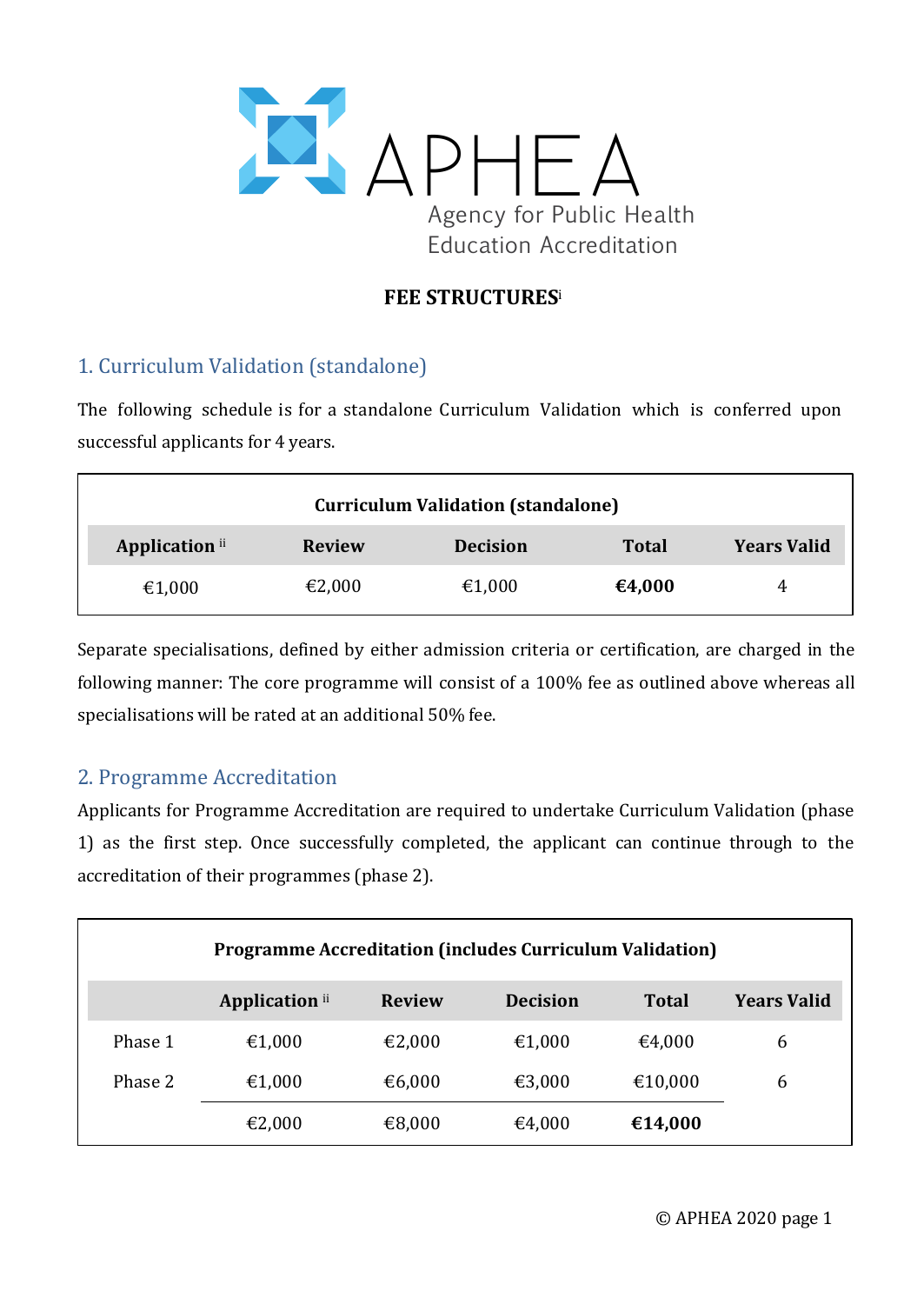The fees outlined above are distributed between the application, review and decision-making process. As part of the review in phase 2, Programmes are required to cover all logistic arrangements for site visitors, including, flights, transfers, accommodation and meals.

Fees apply to individual programmes. Programmes with separate specialisations, are charged in the following manner: The core programme will consist of a 100% fee as outlined above whereas all specialisations will be rated at an additional 50% fee for the review and decision phases.

#### 4. Institutional Accreditation

The fees outlined are distributed between phase 1 consisting of Curriculum Validation of a minimum of 2 programmes or 1 programme with two or more specialisations, or 1 programme Curriculum Validation and 2 CTEE accreditations under a one-off payment schedule. The process consists of, an application and Validation process followed by an off-site and on-site review process with a subsequent decision-making process. Institutions are required to cover all logistics arrangements for site visitors, including, flights, transfers, accommodation and meals.

| <b>Institutional Accreditation</b> |                       |               |                 |              |                    |
|------------------------------------|-----------------------|---------------|-----------------|--------------|--------------------|
|                                    | <b>Application</b> ii | <b>Review</b> | <b>Decision</b> | <b>Total</b> | <b>Years Valid</b> |
| Phase 1                            | €1,000                | €4,000        | €1,000          | €6,000       | 6                  |
| Phase 2                            | €1,000                | €11,000       | €6,000          | €18,000      | 6                  |
|                                    | €2,000                | €15,000       | €7,000          | €24,000      |                    |

## 5. Programmes seeking further Institutional Accreditation

If a programme (or programmes and / or specialisations) seeks to change their accreditation status to institutional accreditation the fee calculation is based on the difference in value between the initial programme accreditation and the institutional accreditation plus logistical costs associated with the site visit. A separate self-report will also be required. If the initial costs of programme accreditation exceed that of an institutional accreditation only the site visit logistics will need to be carried by the applicant.

# 6. Continuing Training and Education Event (CTEE) Accreditation

The following rates apply to CTEE accreditation and are based on the delivery of the event and do not include the preparation or post-event activity. The calculations are based on contact hours